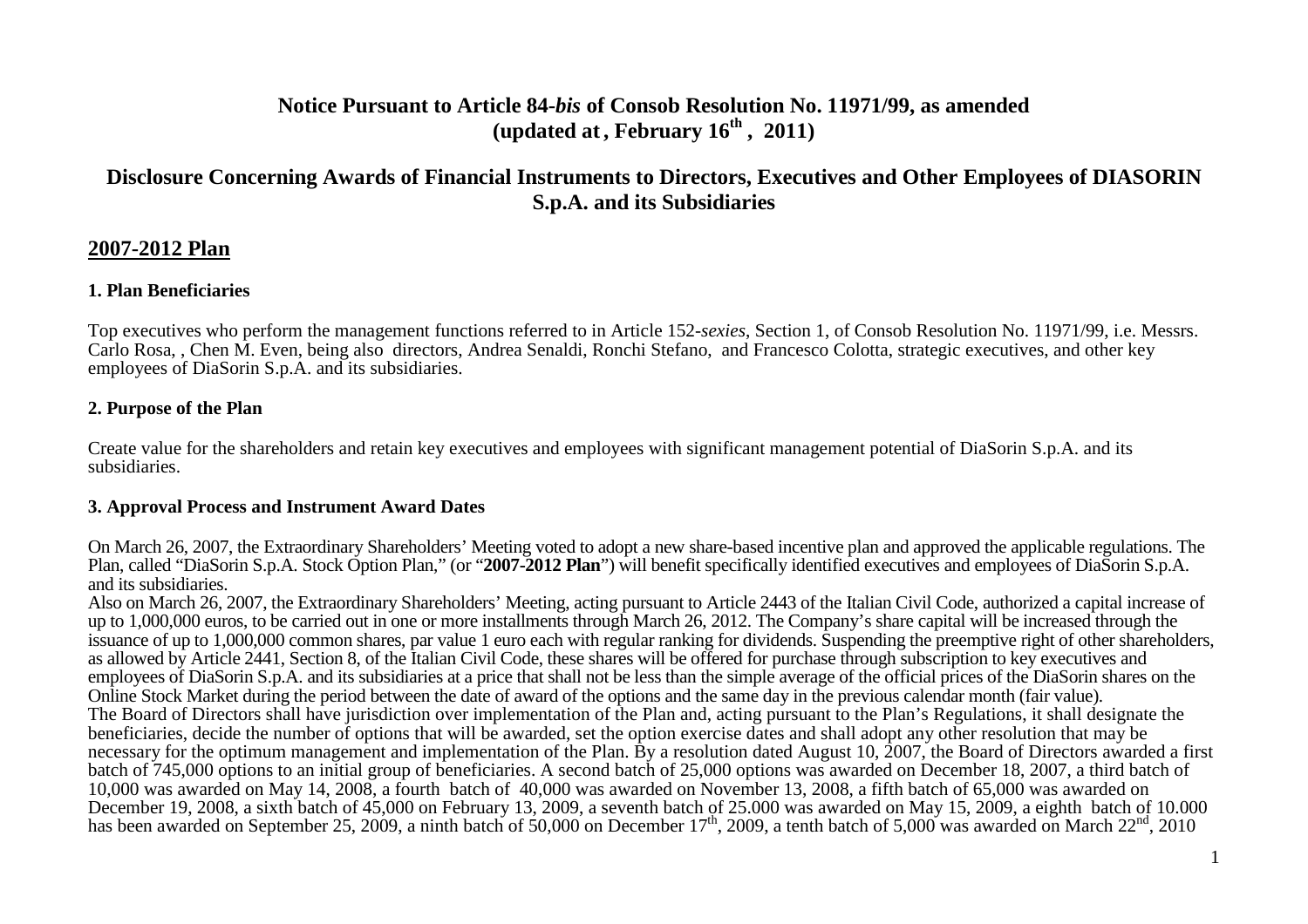an eleventh batch of 30,000 was awarded on August  $6<sup>th</sup>$ , 2010 and a twelfth and last batch was awarded on November  $5<sup>th</sup>$ , 2010 . Pursuant to certain events of *Bad Leaving,* up to day n. 60.000 of the aforementioned awarded options automatically expired, becoming under the Plan Regulation null and void vis-à-vis the previous beneficiaries, and have returned in the availability of the Board eventually to be re-awarded. Section 4 reports the aforementioned batches net of the Options later expired pursuant to events of Bad Leaving.

#### **4. Characteristics of the Instruments**

The 2007-2012 Plan is a stock option plan. Also according to the considerations in paragraph 3 hereof, by resolutions adopted on August 10, 2007, December 18, 2007, , November 13, 2008, December 19, 2008, February 13, 2009, May 15, 2009, September 25<sup>th</sup>, 2009, December 17<sup>th</sup>, 2009, March  $22<sup>nd</sup>$ , 2010 and August 6<sup>th</sup>, 2010, respectively, the Board of Directors awarded 715,000, 5,000, 40,000, 65,000, 45,000, 25,000, 10,000, 50,000, 5,000, 30,000 and 10,000 valid options (out of a total of 1,000,000 awardable options) to key executives and employees of DiaSorin S.p.A. and its subsidiaries, which may be used to acquire through subscription an equal number of shares with par value of 1 euro each. The exercise period of the 2007-2012 Plan of the awarded options, changes in relation to the different batches awarded, as detailed in the Schedule herewith enclosed.

The options can be exercised exclusively during the abovementioned exercise period. When and to the extent that the options are exercisable, beneficiaries may exercise all or part of their options. The beneficiaries' right to exercise their options shall be suspended during the period between the day following the date of any meeting of the Board of Directors held for the purpose of approving a resolution to convene a Meeting of the holders of DiaSorin S.p.A. common shares and the day when the Shareholders' Meeting in question is held, whether on the first or a subsequent calling, and, moreover, the record date of any dividends approved by the same Shareholders' Meeting. The Board of Directors shall also have the right to suspend the beneficiaries' right to exercise their options during certain periods of the year.

The Company will not provide financing or other facilities to help beneficiaries acquire shares through subscription.

If a beneficiary's employment relationship is ended, the following rules shall apply:

- (i) If the employment relationship is ended before the options are exercised as a result of a Bad Leaver\* situation, all options awarded to the beneficiary shall lapse automatically and shall become null and void, thereby releasing the Company from any obligation or liability toward the beneficiary;
- (ii) If the employment relationship is ended before the options are exercised as a result of a Good Leaver\* situation, the beneficiary shall retain the right to exercise his/her awarded options proportionately to the length of his/her employment after the date of award as against the length of time running between the date of award and the initial exercise date. Options that may not be exercised shall become void automatically, thereby releasing the Company from any obligation or liability.

\*NOTE: For the purposes of the foregoing clauses:

Bad Leaver situations shall include those instance in which employment is ended due to: (i) termination of a beneficiary under grounds for dismissal; and (ii) yoluntary resignation by a beneficiary when it is not justified sections (ii) and (iii) of the next paragraph;

Good Leaver situations shall include those instances in which employment is ended due to: (i) termination of a beneficiary absent grounds for dismissal; (ii) relinquishing of the employment relationship caused by a physica illness or accident) that renders a beneficiary unable to work for more than 6 (six) months; (iii) death of a beneficiary; (iv) retirement of a beneficiary; and (y) the company that employs a beneficiary ceases to be a sub Grounds for dismissal shall occur when (i) a beneficiary violates statutory provisions that govern employment relationships; or (ii) a beneficiary is found guilty of a felony or a negligent criminal offense.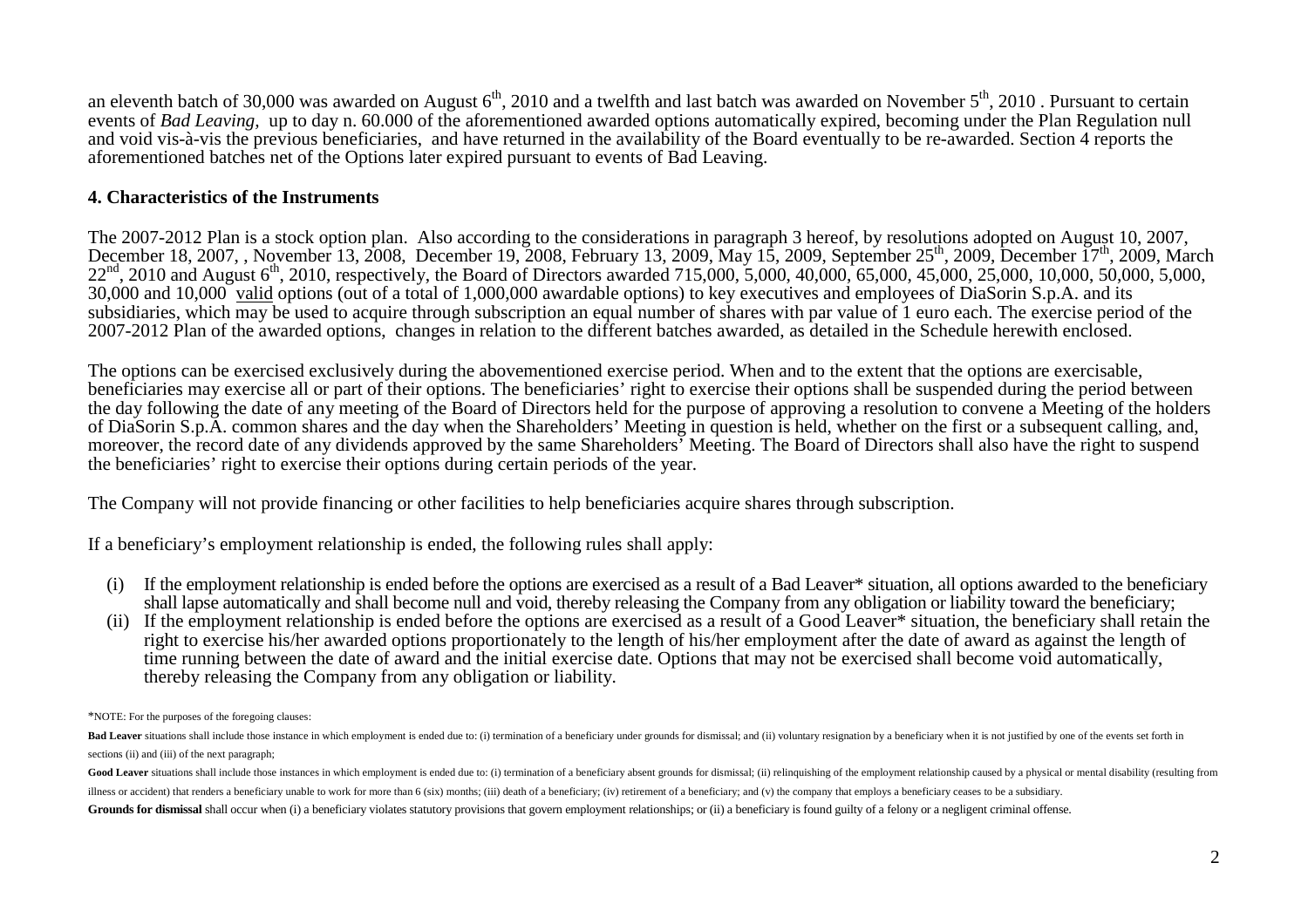| Name or<br>category                                                                                                                                                                                   | Title<br>(show only for<br>beneficiaries listed by<br>name) | <b>SCHEDULE 2</b>                                                                                                                      |                           |                                                                                                  |                                                                                                     |                                                                                    |                   |                                                                                      |                              |  |
|-------------------------------------------------------------------------------------------------------------------------------------------------------------------------------------------------------|-------------------------------------------------------------|----------------------------------------------------------------------------------------------------------------------------------------|---------------------------|--------------------------------------------------------------------------------------------------|-----------------------------------------------------------------------------------------------------|------------------------------------------------------------------------------------|-------------------|--------------------------------------------------------------------------------------|------------------------------|--|
|                                                                                                                                                                                                       |                                                             | <b>Option Grants</b>                                                                                                                   |                           |                                                                                                  |                                                                                                     |                                                                                    |                   |                                                                                      |                              |  |
|                                                                                                                                                                                                       |                                                             | Section 1<br>Options awarded under plans currently in effect, approved in accordance with applicable Shareholders' Meeting resolutions |                           |                                                                                                  |                                                                                                     |                                                                                    |                   |                                                                                      |                              |  |
|                                                                                                                                                                                                       |                                                             | Date of the<br>Shareholders'<br>Meeting resolution                                                                                     | Instrument<br>description | Number of<br>financial<br>instruments<br>underlying<br>awarded but not<br>exercisable<br>options | Number of<br>financial<br>instruments<br>underlying<br>exercisable<br>but<br>unexercised<br>options | Date of award by the<br>Board of Directors or<br>other relevant<br>governance body | Exercise<br>price | Market price<br>of underlying<br>financial<br>instruments<br>on the date<br>of award | Option<br>expiration<br>date |  |
| Carlo                                                                                                                                                                                                 | <b>Chief Executive Officer</b>                              |                                                                                                                                        |                           |                                                                                                  |                                                                                                     |                                                                                    |                   |                                                                                      |                              |  |
| Rosa                                                                                                                                                                                                  | Executive                                                   | March 26, 2007*                                                                                                                        | Stock options             | 0                                                                                                |                                                                                                     | August 10, 2007                                                                    | €12.193           | €11.75**                                                                             | 11/20/10                     |  |
| Antonio                                                                                                                                                                                               | Deputy Chairman                                             |                                                                                                                                        |                           |                                                                                                  |                                                                                                     |                                                                                    |                   |                                                                                      |                              |  |
| Boniolo                                                                                                                                                                                               | Executive                                                   | March 26, 2007*                                                                                                                        | Stock options             | $0***$                                                                                           | $\Omega$                                                                                            | August 10, 2007                                                                    | €12.193           | €11.75**                                                                             | 11/20/10                     |  |
| Chen                                                                                                                                                                                                  | Director                                                    |                                                                                                                                        |                           |                                                                                                  |                                                                                                     |                                                                                    |                   |                                                                                      |                              |  |
| Even                                                                                                                                                                                                  | Executive                                                   | March 26, 2007*                                                                                                                        | Stock options             | $\mathbf 0$                                                                                      |                                                                                                     | August 10, 2007                                                                    | €12.193           | €11.75**                                                                             | 11/20/10                     |  |
| Other Top Executives                                                                                                                                                                                  |                                                             |                                                                                                                                        |                           | 25.000***                                                                                        |                                                                                                     | December 19, 2008                                                                  | € 13,519          | €12,99**                                                                             | 03/20/12                     |  |
|                                                                                                                                                                                                       |                                                             |                                                                                                                                        |                           | 10.000***                                                                                        |                                                                                                     | November 5, 2010                                                                   | € 30,1165         | €31,02                                                                               | 12/16/13                     |  |
|                                                                                                                                                                                                       |                                                             |                                                                                                                                        |                           | 40.000***                                                                                        |                                                                                                     | November 13, 2008                                                                  | € 13.230          | €13.06**                                                                             | 03/30/12                     |  |
|                                                                                                                                                                                                       |                                                             |                                                                                                                                        |                           | 40,000***                                                                                        |                                                                                                     | December 19, 2008                                                                  | € 13,519          | €12.99**                                                                             | 03/20/12                     |  |
|                                                                                                                                                                                                       |                                                             |                                                                                                                                        |                           | 45,000                                                                                           |                                                                                                     | February 13, 2009                                                                  | € 14.613          | € 15.79**                                                                            | 03/20/12                     |  |
|                                                                                                                                                                                                       |                                                             |                                                                                                                                        |                           | 25,000                                                                                           |                                                                                                     | May 15, 2009                                                                       | € 16.476          | € 17.89**                                                                            | 06/29/12                     |  |
| Other employees                                                                                                                                                                                       |                                                             | March 26, 2007*                                                                                                                        | Stock options             | 10,000                                                                                           |                                                                                                     | September 25, 2009                                                                 | € 21.950          | € 22.67**                                                                            | 11/16/12                     |  |
|                                                                                                                                                                                                       |                                                             |                                                                                                                                        |                           | 50.000                                                                                           |                                                                                                     | December 17, 2009                                                                  | € 23,950          | € 24.56**                                                                            | 02/28/13                     |  |
|                                                                                                                                                                                                       |                                                             |                                                                                                                                        |                           | 5.000                                                                                            |                                                                                                     | March 22, 2010                                                                     | € 25,504          | € 27,15**                                                                            | 06/14/13                     |  |
|                                                                                                                                                                                                       |                                                             |                                                                                                                                        |                           | 30.000                                                                                           |                                                                                                     | August 6, 2010                                                                     | €29.546           | € 31,88**                                                                            | 10/31/13                     |  |
| Legenda: * Shareholders' Meeting ** Official closing price *** net amount of Bad Leavers' expired options (see Paragraph 3) *** net amount of expired options pursuant to an event of<br>Good Leaving |                                                             |                                                                                                                                        |                           |                                                                                                  |                                                                                                     |                                                                                    |                   |                                                                                      |                              |  |

NOTE: This document should be read in conjunction with the disclosures provided in the press release dated and published September 14, 2007 (as modified thereafter) pursuant to Article 84-bis of Consob Resolution No.<br>11971 the nominatives being included into, *mutatis mutandins*, the category "top executives".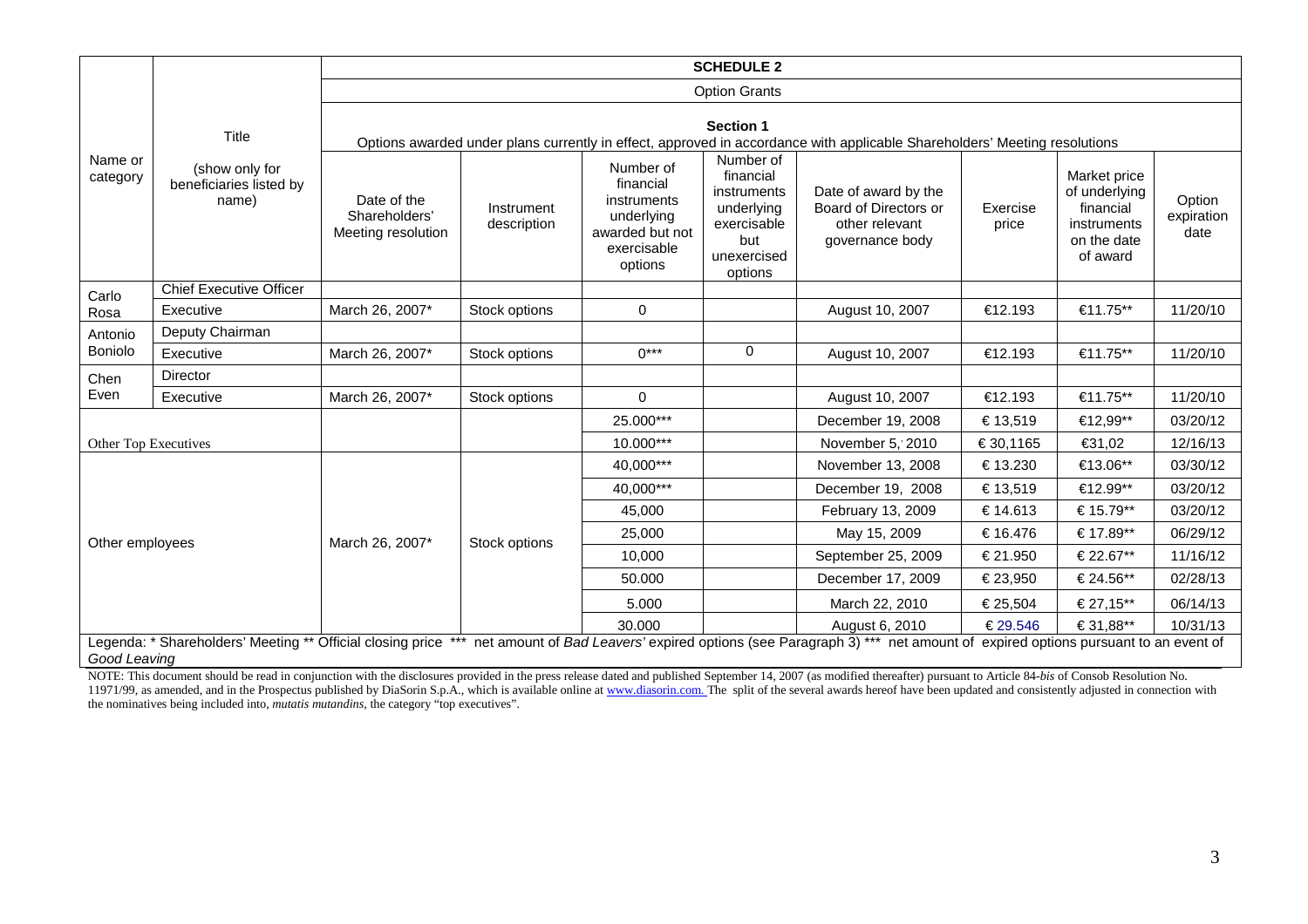### **2010 Plan**

The Shareholders' meeting of the Company has further approved the adoption of a plan to incentivize and increase the loyalty of employees called "DiaSorin S.p.A. 2010 Stock Option Plan" (the "2010 Plan"), reserved for executives and employees of DiaSorin S.p.A.("DiaSorin" or the "Company") and the companies that it controls directly or indirectly (hereinafter the "Subsidiaries" and, together with DiaSorin, the "Group"), pursuant to Article 144-*bis* of Legislative Decree No. 58/1998 ("Uniform Financial Code"), which shall be implemented through free grants of options valid to buy common treasury shares held by the Company.

The Information Memorandum about the 2010 Plan, prepared in accordance with Article 84-*bis* of the Issuers' Regulations, has been made available to the public within the deadline and in the manner required pursuant to law.

#### **1. Reasons for Adopting the 2010 Plan**

The purpose of the 2010 Plan is to continue the policy of incentivizing and increasing the loyalty of key Group employees by making them feel part of the Company's ownership base, thereby helping retain within the Group their specific competencies by allowing them to share in the Company's profits and future growth.

#### **2. Subject and Implementation Method of the 2010 Plan**

 The 2010 Plan calls for free grants, to each of the beneficiaries identified within the categories of recipients listed in Section 3 below (hereinafter the "Beneficiaries), of options (hereinafter the "Options") that convey to the Beneficiary the right to buy common treasury shares held by the Company, based on the ratio of 1 share for each exercised Option, in accordance with the terms and conditions of the 2010 Plan, at a price that will be determined by the Board of Directors at the time of the Option grant, in an amount that shall not be less than the simple average of the official prices at which the DiaSorin common shares traded on the Online Stock Market organized and operated by Borsa Italiana S.p.A. during the period between the Option Grant Date (as defined below) and the same day of the previous calendar month (hereinafter the "Exercise Price").

For the purpose of implementing the 2010 Plan, the Company's Ordinary Shareholders' Meeting held on April 27, 2010 approved a motion to authorize the Board of Directors to execute transactions to buy and dispose of treasury shares, pursuant to and for the purposes of Article 2357 and Article 2357-*ter* of the Italian Civil Code and Article 132 of the Uniform Financial Code and related implementation provisions, reserved for use in connection with the 2010 Plan. For additional information, please consult the respective explanatory report prepared in accordance with Article 73 of Consob Regulation No. 11971/1999, as amended (hereinafter the "Issuers' Regulations"), which was made available to the public within the deadline and in the manner required pursuant to law.

At the date of this report , the Company holds nr 750.000 treasury shares. None of its subsidiaries hold DiaSorin shares.

The 2010 Plan provides for a total maximum amount of n. 750,000 Options to be awarded to Beneficiaries. The Options awarded under the 2010 Plan will convey to the Beneficiaries the right to acquire up to 750,000 common shares, at the Exercise Price, based on a ratio of 1 share for each awarded exercised Option, in accordance with the terms and conditions of the 2010 Plan, as explained below.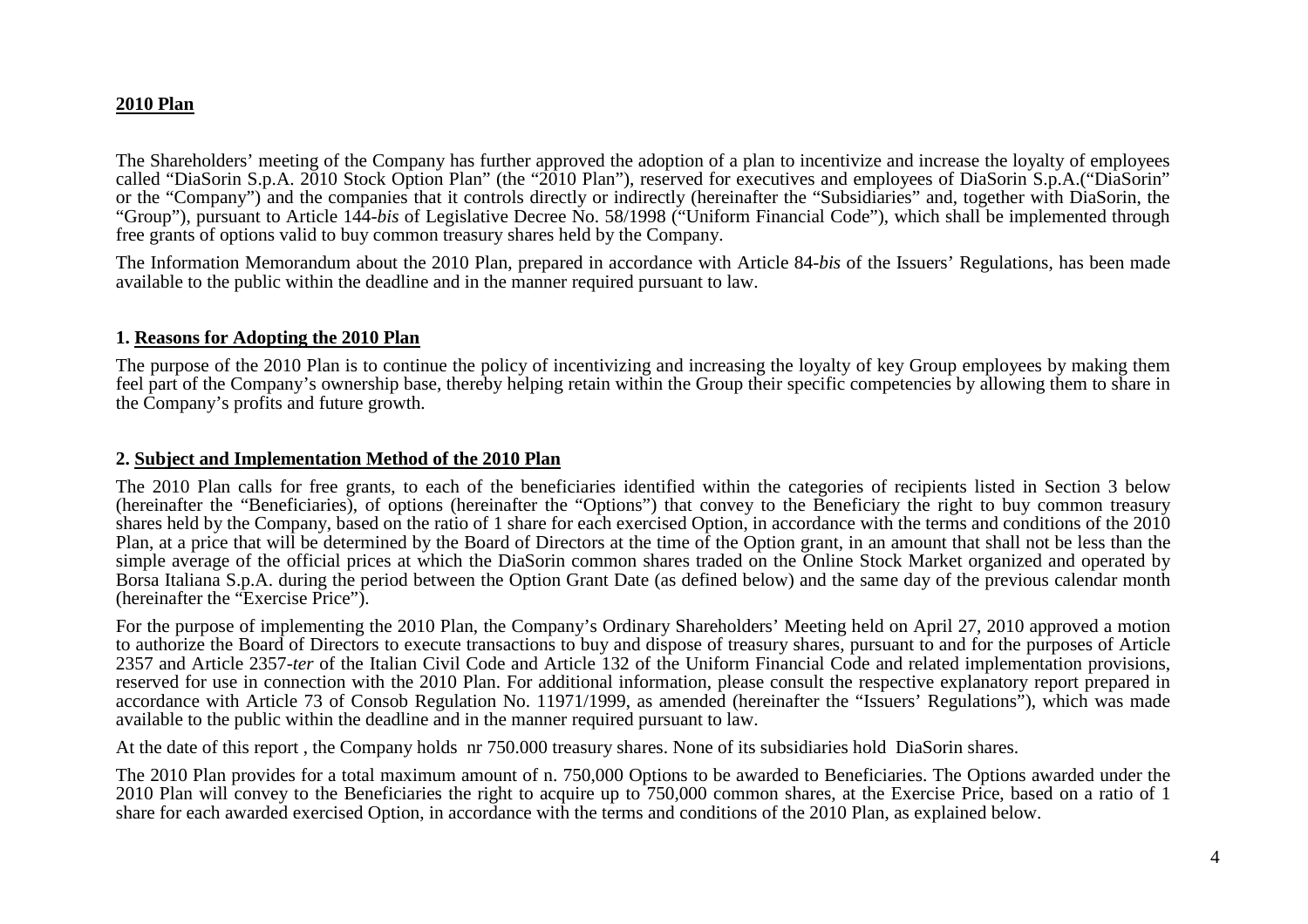The Company will make available to the Beneficiaries the shares they are entitled to receive following the exercise of their Options within and not later than 10 (ten) business days after the end of the calendar month during which the Options were exercised. The shares attributable to the Beneficiaries following the exercise of the Option shall have the same ranking for dividends as the Company's common shares on the date of purchase and shall carry the coupons in effect as of that date.

### **3. Beneficiaries of the 2010 Plan**

The 2010 Plan is addressed to parties who, on the Option grant date (the "Grant Date") are full-time employees of the Company or one of its Subsidiaries. They are top executives who perform the management functions referred to in Article 152-*sexies*, Section 1 of Consob Resolution No 11971/99, i.e. Messrs Carlo Rosa and Chen M. Even also appointed as directors, Andrea Senaldi, Ronchi Stefano and Francesco Colotta, strategic executives and other key employees of DiaSorin SpA and its subsidiaries.

On each Grant Date, the Board of Directors will designate the individual Beneficiaries, within the abovementioned categories, and determine the number of Options awarded to each Beneficiary, taking into account the number, category, organizational level, responsibilities and professional competencies of the Beneficiaries.

The Board of Directors may delegate its powers, tasks and responsibilities in connection with the execution and implementation of the 2010 Plan to the Chairman of the Board of Directors, the Deputy Chairman and/or DiaSorin's Chief Executive Officer, it being understood that the Board of Directors shall have sole jurisdiction over any decision related to and/or concerning a grant of Option to a Beneficiary who is also the Chairman and/or Deputy Chairman and/or DiaSorin's Chief Executive Officer, as well as over any other decision related and/or pertaining to the management and/or implementation of the 2010 Plan concerning the abovementioned parties.

Consistent with the guidelines of the Corporate Governance Code of Borsa Italiana S.p.A., the Compensation Committee provides consulting support and makes recommendations with regard to the implementation of the 2010 Plan.

An ongoing employment relationship with DiaSorin or a Subsidiary is an eligibility requirement for the 2010 Plan.

Specifically, under the 2010 Plan, if the employment relationship is ended as a result of a bad leaver situation, all options awarded to the Beneficiary shall lapse and shall become null and void. Bad leaver refers to situations when the employment relationship is ended due to:

- (i) firing of a Beneficiary for cause or (a) violation by the Beneficiary of the laws governing employment relationships; (b) criminal conviction of the Beneficiary of a crime resulting from a malicious or negligent act;
- (ii) resignation by the Beneficiary not justified by the occurrence of (a) withdrawal from the employment relationship due to a Beneficiary's physical or mental disability (caused by illness or accident) resulting in inability to work for more than 6 (six) months; (b) death of the Beneficiary.

If the employment relationship is ended as a result of a good leaver situation, the Beneficiary will retain the right to exercise his/her awarded options proportionately to the length of his/her employment after the Grant Date, as against the length of time running between the Grant Date and the initial Option exercise date. Options that are not exercisable shall become void automatically, thereby releasing the Company from any obligation or liability.

Good leaver refers to situations when the employment relationship is ended due to (i) firing without cause; (ii) withdrawal from the employment relationship due to a Beneficiary's physical or mental disability (caused by illness or accident) resulting in inability to work for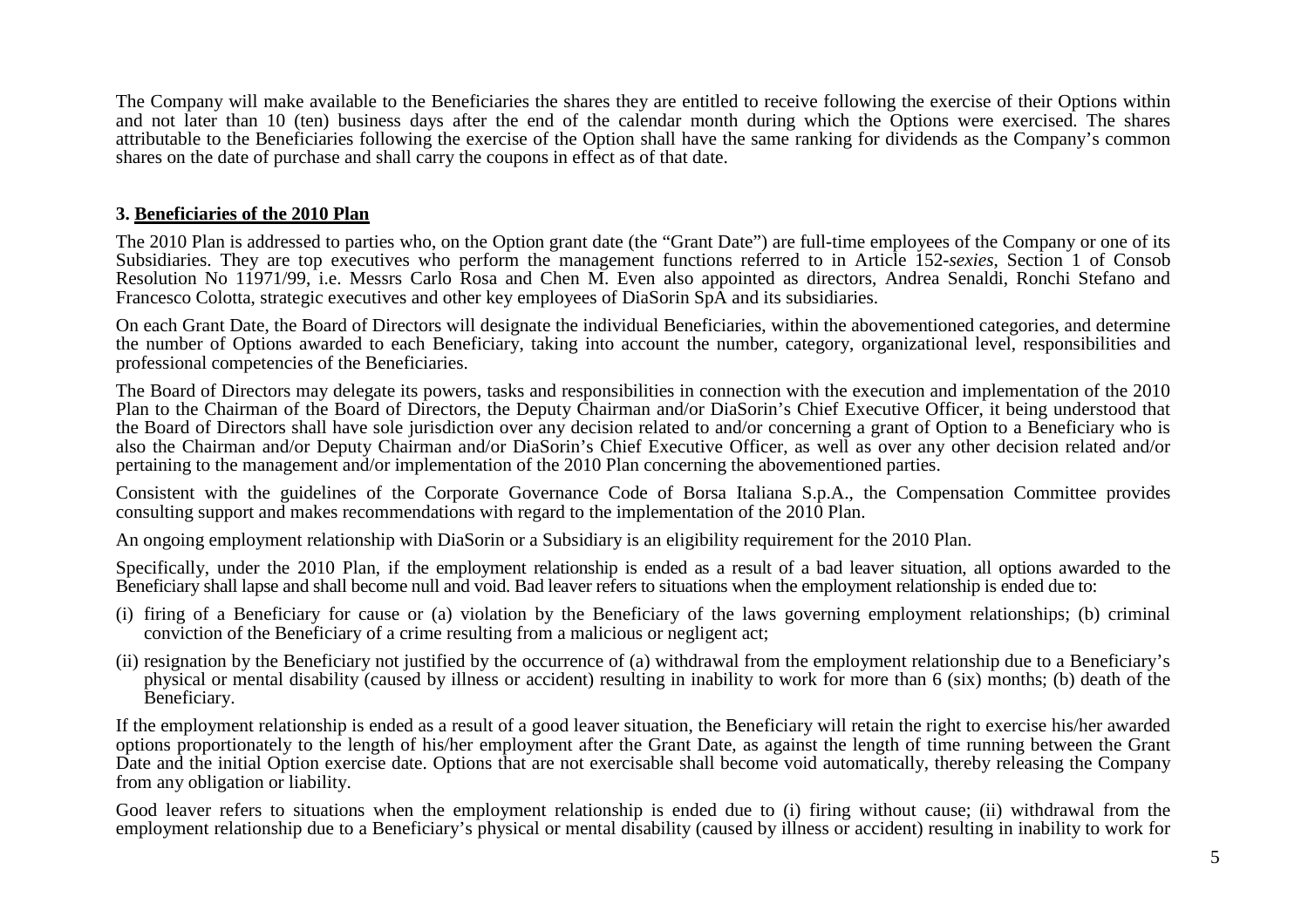more than 6 (six) months; (iii) death of the Beneficiary; (iv) retirement of the Beneficiary; and (v) loss of the status of subsidiary by the company employing the Beneficiary.

### **4. Duration of the 2010 Plan and Exercise of the Options**

The Options awarded to a Beneficiary may be exercised in accordance with the provisions of the 2010 Plan Regulations and the corresponding option contract.

Under the 2010 Plan, (i) Options may be awarded to Beneficiaries identified by the Board of Directors over a period of three years from the date when the 2010 Plan Regulations are approved; and (ii) Options are exercisable during the exercise periods defined in the 2010 Plan Regulations and/or the option contract, it being understood that awarded Options may not be exercised for a period of three years following the Grant Date.

Under the 2010 Plan, the exercise of the Options by the Beneficiaries shall be suspended during the period between the day following the date of any meeting of the Board of Directors held for the purpose of approving a resolution to convene a Meeting of the holders of DiaSorin S.p.A. common shares and the day when the Shareholders' Meeting in question is held, whether on the first or a subsequent calling, and, moreover, the record date of any dividends approved by the same Shareholders' Meeting. The Board of Directors shall also have the right to suspend the Beneficiaries' right to exercise their Options during certain periods of the year. In such cases, the Board of Directors shall send a special written notice to each Beneficiary.

Options are awarded on a personal basis and may be exercised exclusively by the Beneficiaries. Unless the Board of Directors resolves otherwise and except for the provisions applicable in the event of interruption of an employment relationship (including transfers due to death), Options may not be transferred or negotiated, pledged or otherwise encumbered by the Beneficiary and/or provided as collateral both as a result of a contract or pursuant to law.

#### **5. Approval Process and Instrument Award Dates**

The Ordinary Shareholders' Meeting of DiaSorin S.p.A., reviewed and approved the explanatory report submitted by the Board of Directors, on April 27th, 2010 resolved to approve, pursuant to and for the purposes of Article 114-*bis* of Legislative Decree No. 58/1998, the establishment of the 2010 Plan, delegating to the Board of Directors the task of adopting the required regulations, and to grant to the Board of Directors any and all powers that may be necessary or appropriate to implement the "DiaSorin S.p.A. 2010 Stock Option Plan," including, the following non-exhaustive list being provided merely by way of example, all powers to designate the Beneficiaries and determine how many options should be awarded to each Beneficiary, proceed with the granting of Options to the Beneficiaries, and carry out all acts, required activities, formalities and communications that may be necessary or appropriate for the purpose of managing and/or implementing the Plan, with the option of delegating its powers, tasks and responsibilities in connection with the execution and implementation of the Plan to the Chairman of the Board of Directors, the Deputy Chairman and/or DiaSorin's Chief Executive Officer, acting jointly or severally, it being understood that the Board of Directors shall have sole jurisdiction over any decision related to and/or concerning a grant of Option to a Beneficiary who is also the Chairman and/or Deputy Chairman and/or DiaSorin's Chief Executive Officer (as well as over any other decision related and/or pertaining to the management and/or implementation of the 2010 Plan concerning the abovementioned parties).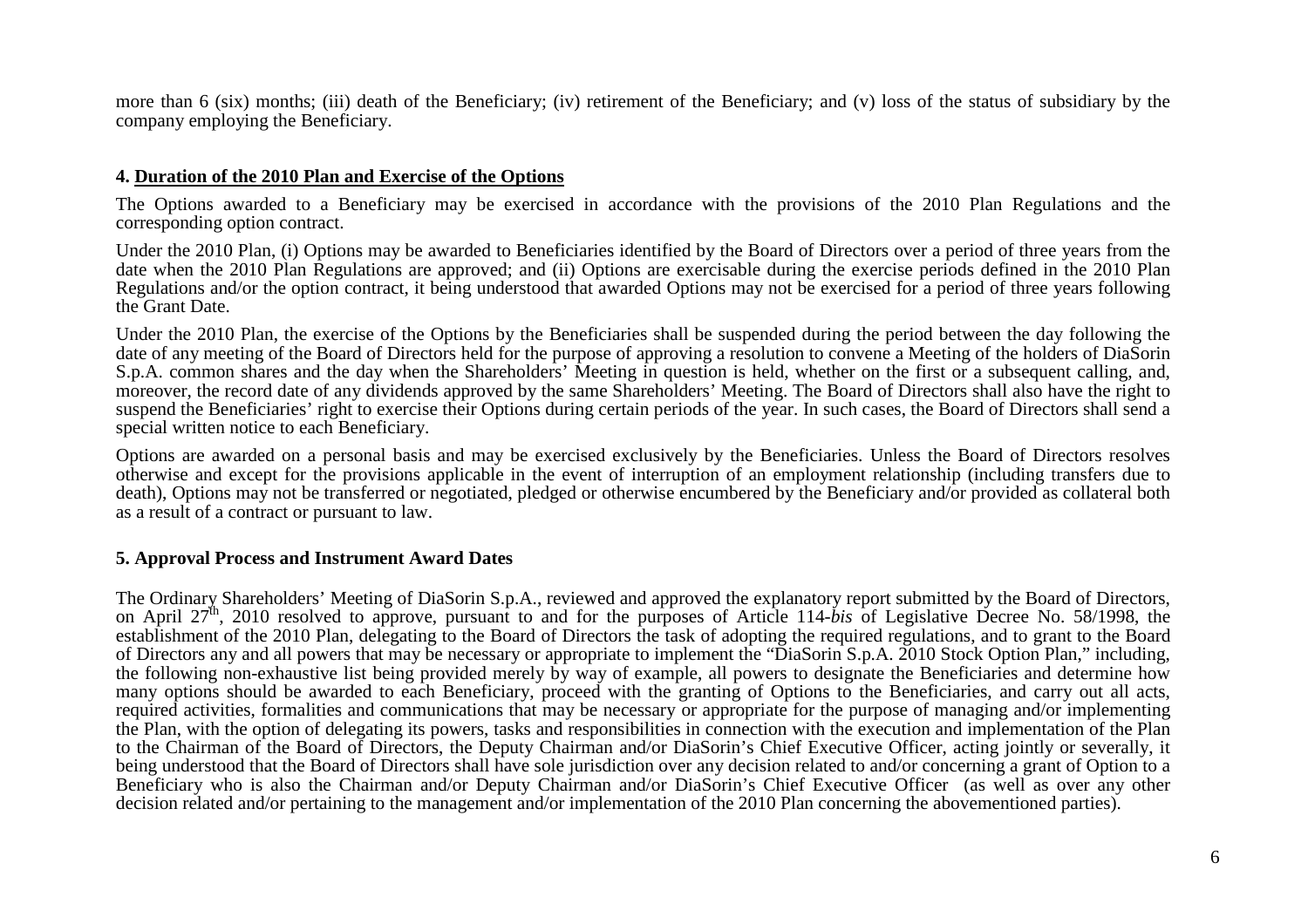By resolution dated February 14<sup>th</sup>, 2011 the Board approved a first list of Beneficiaries and, in the aggregate, awarded them Nr 515.000<br>Options and by resolution dated August 3<sup>rd</sup>, 2011 the Board approved a second list 40.000 Options.

\*\*\*\*\*\*

For further details, please consult the Information Memorandum about the 2010 Plan prepared in accordance with Article 84-*bis* of the Issuers' Regulations, already made available to the public as required by law in connection with the Shareholders' Meeting held on April 27<sup>th</sup>, 2010 and, among other, edited on the internet website www.diasorin.com.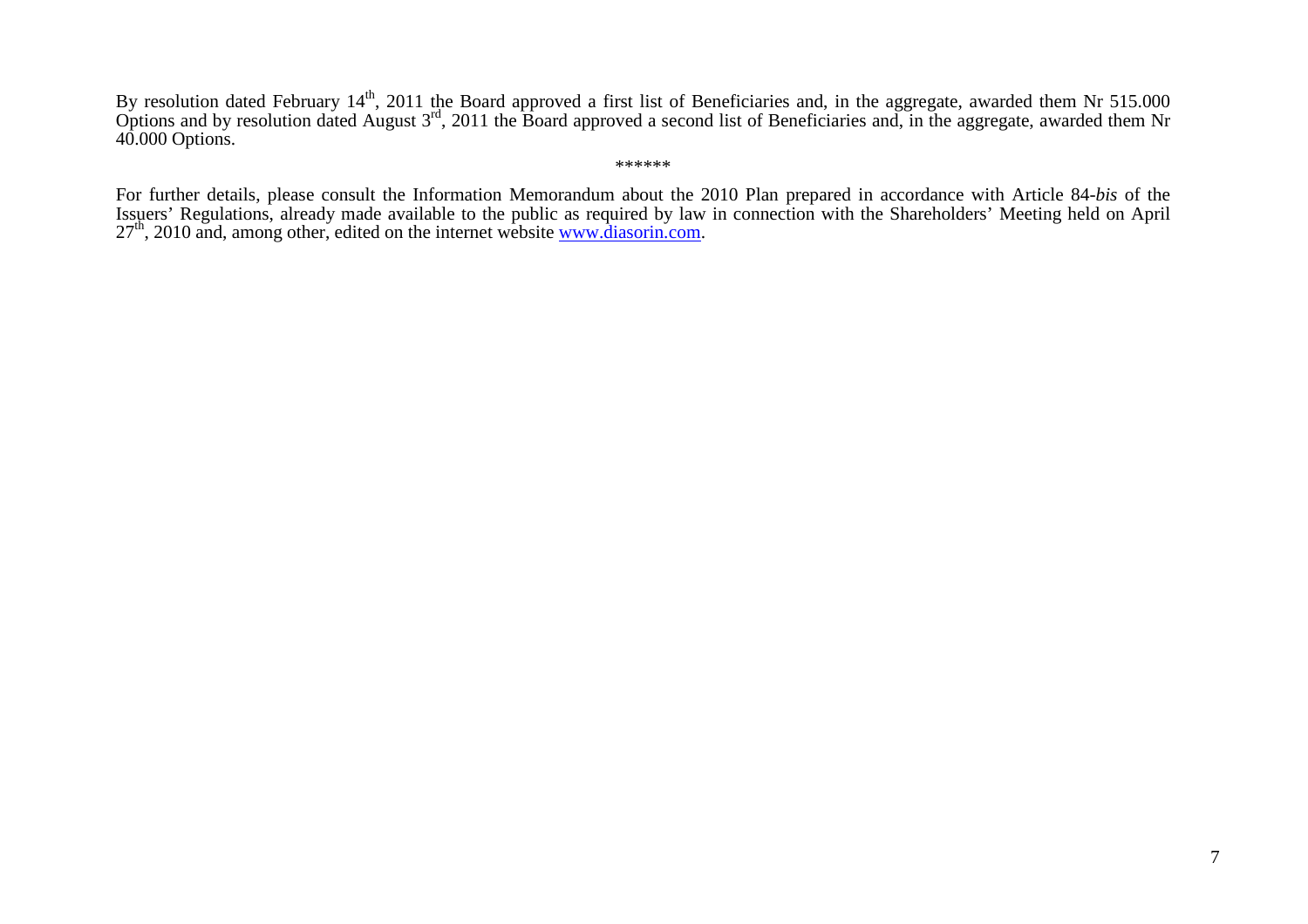| Name or<br>category                                     | Title<br>(show only for<br>beneficiaries listed by<br>name) | <b>SCHEDULE 2</b>                                                                                                                             |                           |                                                                                                  |                                                                                                     |                                                                                    |                   |                                                                                      |                              |  |
|---------------------------------------------------------|-------------------------------------------------------------|-----------------------------------------------------------------------------------------------------------------------------------------------|---------------------------|--------------------------------------------------------------------------------------------------|-----------------------------------------------------------------------------------------------------|------------------------------------------------------------------------------------|-------------------|--------------------------------------------------------------------------------------|------------------------------|--|
|                                                         |                                                             | <b>Option Grants</b>                                                                                                                          |                           |                                                                                                  |                                                                                                     |                                                                                    |                   |                                                                                      |                              |  |
|                                                         |                                                             | <b>Section 1</b><br>Options awarded under plans currently in effect, approved in accordance with applicable Shareholders' Meeting resolutions |                           |                                                                                                  |                                                                                                     |                                                                                    |                   |                                                                                      |                              |  |
|                                                         |                                                             | Date of the<br>Shareholders'<br>Meeting resolution                                                                                            | Instrument<br>description | Number of<br>financial<br>instruments<br>underlying<br>awarded but not<br>exercisable<br>options | Number of<br>financial<br>instruments<br>underlying<br>exercisable<br>but<br>unexercised<br>options | Date of award by the<br>Board of Directors or<br>other relevant<br>governance body | Exercise<br>price | Market price<br>of underlying<br>financial<br>instruments<br>on the date<br>of award | Option<br>expiration<br>date |  |
| Carlo                                                   | <b>Chief Executive Officer</b>                              |                                                                                                                                               |                           |                                                                                                  |                                                                                                     |                                                                                    |                   |                                                                                      |                              |  |
| Rosa                                                    | Executive                                                   | April 27, 2010                                                                                                                                | Stock options             | 100.000                                                                                          |                                                                                                     | February 14, 2011*                                                                 | €34,275           | €33,63**                                                                             | 04/31/2014                   |  |
| Chen                                                    | Director                                                    |                                                                                                                                               |                           |                                                                                                  |                                                                                                     |                                                                                    |                   |                                                                                      |                              |  |
| Even                                                    | Executive                                                   | April 27, 2010                                                                                                                                | Stock options             | 70.000                                                                                           |                                                                                                     | February 14, 2011*                                                                 | €34,275           | €33,63**                                                                             | 04/31/2014                   |  |
| Other top executives                                    |                                                             | April 27, 2010                                                                                                                                | Stock options             | 140.000                                                                                          |                                                                                                     | February 14, 2011*                                                                 | €34,275           | €33,63**                                                                             | 04/31/2014                   |  |
| Other employees                                         |                                                             | April 27, 2010                                                                                                                                | Stock options             | 205.000                                                                                          |                                                                                                     | February 14, 2011*                                                                 | €34,275           | €33,63**                                                                             | 04/31/2014                   |  |
|                                                         |                                                             | April 27, 2010                                                                                                                                | Stock options             | 40.000                                                                                           |                                                                                                     | August 3 <sup>rd</sup> , 2011 <sup>*</sup>                                         | €33,493           | €31,925**                                                                            | 10/31/2014                   |  |
| Legenda: * Board of Directors ** Official closing price |                                                             |                                                                                                                                               |                           |                                                                                                  |                                                                                                     |                                                                                    |                   |                                                                                      |                              |  |

For further details, please consult the Information Memorandum about the 2010 Plan prepared in accordance with Article 84-bis of the Issuers' Regulations, already made available to the public as required by law in connect